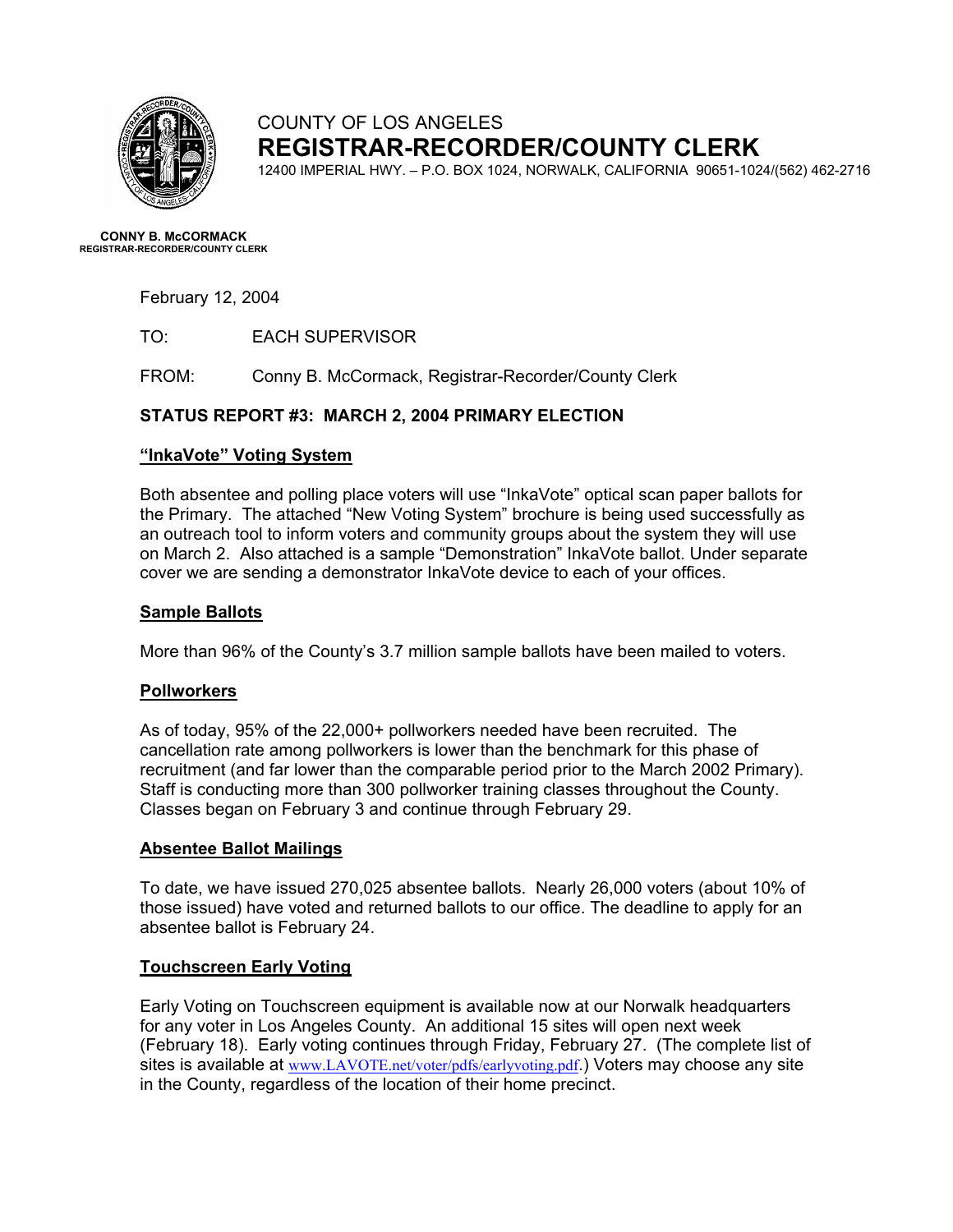#### $\overline{\phantom{a}}$ **Media Kit**

The Media Kit, a comprehensive source for election information is now available on our website. To access the Media Kit, go to [www.LAVOTE.net/general/mediakit/mediakit.pdf.](http://www.lavote.net/general/mediakit/mediakit.pdf) Or from our home page (LAVOTE.NET) click on the "Press Releases" link.

\_\_\_\_\_\_\_\_\_\_\_\_\_\_\_\_\_\_\_\_\_\_\_\_\_\_\_\_\_\_\_\_\_\_\_\_\_\_\_\_\_\_\_\_\_\_\_\_\_\_\_\_\_\_\_\_\_\_\_\_\_\_\_\_\_\_\_\_\_\_

Please call me if you have any questions regarding this report or any other election preparation activity.

**Attachments**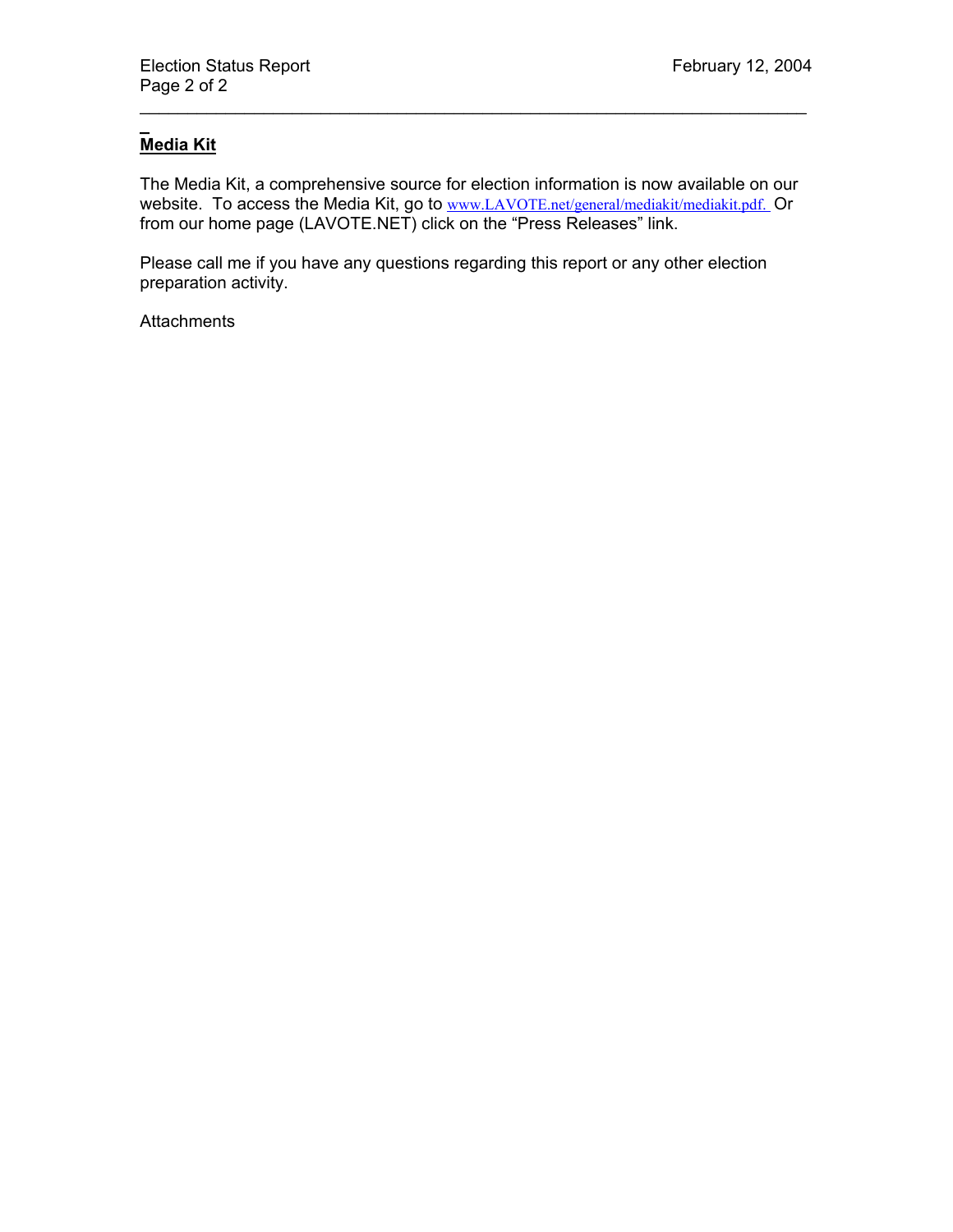# **MARCH 2, 2004 PRESIDENTIAL PRIMARY ELECTION STATUS OF EVENTS PERFORMED**

SCHEDULED ACTUAL

EVENT COMPLETION COMPLETION

2. Recruit and Appoint 3/01/04 Precinct Officers

This election will involve 4,571 precincts requiring the recruitment of approximately 22,000 pollworkers. Recruitment of precinct officers is proceeding on schedule.

3. Update Registration Records 2/27/04

The February 12, 2004 update of the registration records total 3,670,157 registered voters. This event is proceeding on schedule.

4. Testing of Election Night Data 3/02/04 Processing Hard/Ware and Programs

> Testing of election night tally programs is in process. This event is proceeding on schedule.

6. Mail Sample Ballots 2/23/04

The initial sample ballot mailing to over 3.6 million registered voters began on January 22, 2004. This event is proceeding on schedule.

7. Precinct Supplies and Vote Recorders 2/18/04 Assembled

> Vote Recorder Packaging will begin on February 14. Supply box processing will begin on February 17.